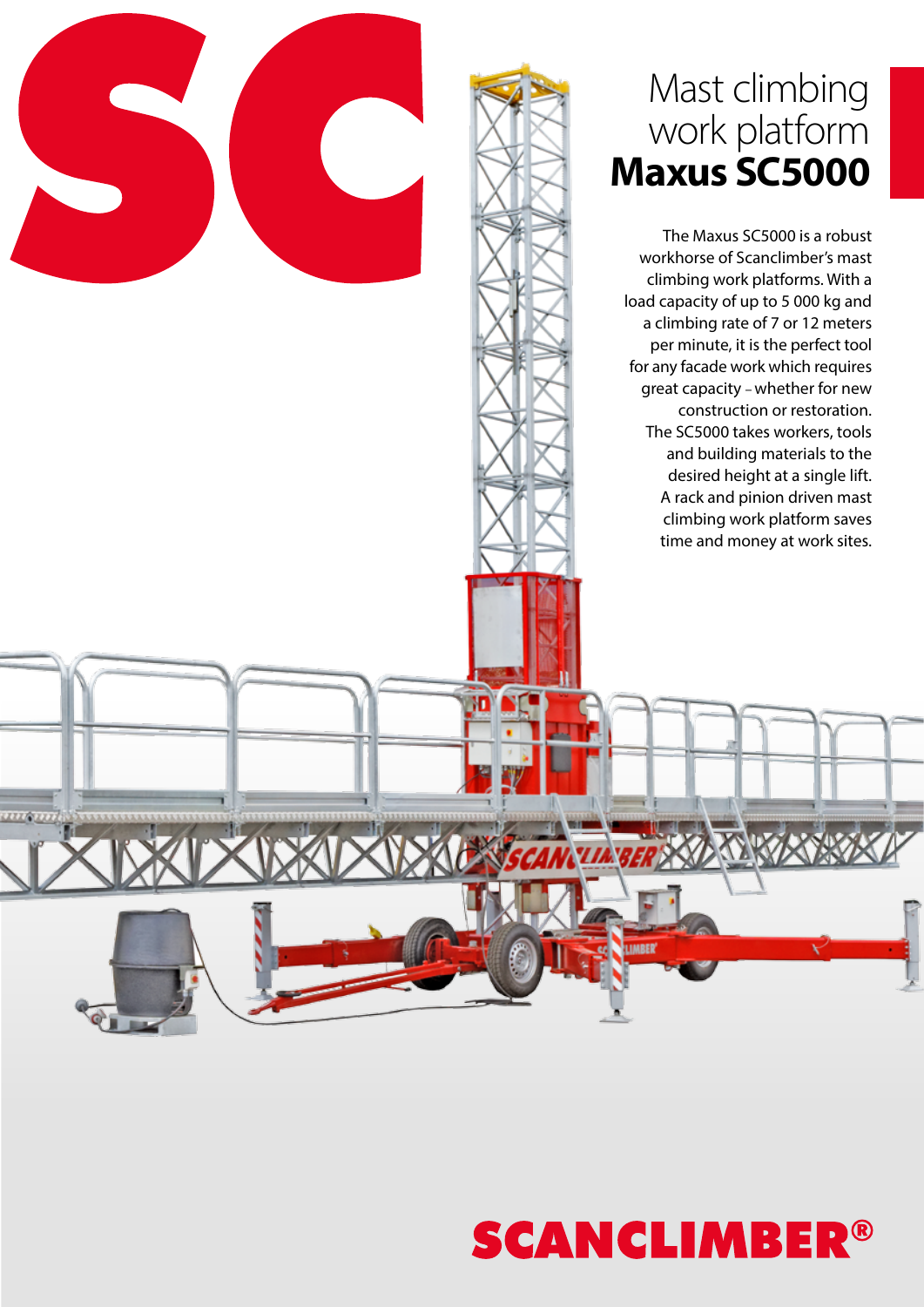# Maxus SC5000

#### **Versatile Work Platform**

**THE RACK AND PINION DRIVEN** SC5000 mast climbing work platform is a mid-heavyweight lifting machine and a working platform – all in one package. It can handle extreme heights, climbing fast and reliably up to 300 meters. It is well-suited for any facade work that requires a capacity from 1 to 5-tonnes, whether for new construction or restoration.

**THE SC5000'S 1.6 M-WIDE PLATFORM** provides enough space for workers to perform their job in comfort. Starting from 4.1 meters, a single mast Maxus can grow up to 16.9 meters in length. With two masts the platform length can be extended up to 40.6 meters. It is possible to use this twin mast configuration as two separate machines if needed.

#### **Multi-Use**

**THE MAXUS COMBINES** low ownership costs with versatility, reliability and safety. It is the ideal access solution for a wide variety of trades: glazing, EIFS, painting, roofing, caulking, restoration, inspection, cleaning, maintenance, stucco and many others. We have often seen it used in masonry work too. Compact and highly adaptable, the SC5000 offers platform extensions to achieve a number of configurations that can accommodate various facades.

#### **Technological Excellence**

**BUILDING FACADES** are becoming more and more diverse and constrained, which has been challenging mast climber manufacturers. The Maxus' modular structure allows lots of different set-ups. There is also a wide variety of accessories available that enables the platform to be aligned with different architectural configurations and work site layouts.

#### **High Speed Reduces Set-Up Time**

**WITH A CLIMBING RATE** of 7 or 12 meters per minute, Scanclimber Maxus is not only fast to climb up, but it is also faster to set-up than most mast climbers. The reason is a very stable mast. It allows a maximum anchor space of 18 meters - which is almost double compared to respective rival products. All this contributes to greater labour efficiency, reduced set-up time and of course to a safer work environment.

#### **Long Lifetime – More Profit**

**SCANCLIMBER HAS LONG-LASTING QUALITY** built in to its mast climbing work platforms. It is in structures, raw materials, automated manufacturing processes and finishing. For example the mast sections are precision welded from high grade steel by robots and when ready they are finished with hot-dip galvanisation.

**MODULAR DESIGN** of Scanclimber mast climbing work platforms makes the components interchangeable between different Scanclimber models. The platform is easy and quick to erect and assemble manually and transfer to a new location when necessary. One mast section weighs 82 kg and the platform module around 130 kg. The platform floor is made of ribbed aluminium sheet. Since the mast climber can be dismantled into modules, it is easy to store and requires little space.

#### **Flexibility with Options**

**YOU CAN HAVE MAXUS** with various useful options such as: squirming Snake platform, Bricklayers extensions, Lifting table LT500, swinging Lifting arm, Mast assembly crane arm and many others.

> **SQUIRMING SNAKE** is a platform system which provides an access to almost any facade shape. Bricklayer's extension is a lowered platform in front of the main platform. Lifting table is used when loading heavy materials on the platform on the ground. Swinging lifting arm on the top of the mast helps to move heavy goods and materials on the platform. Mast assembly crane makes mast installation easier.

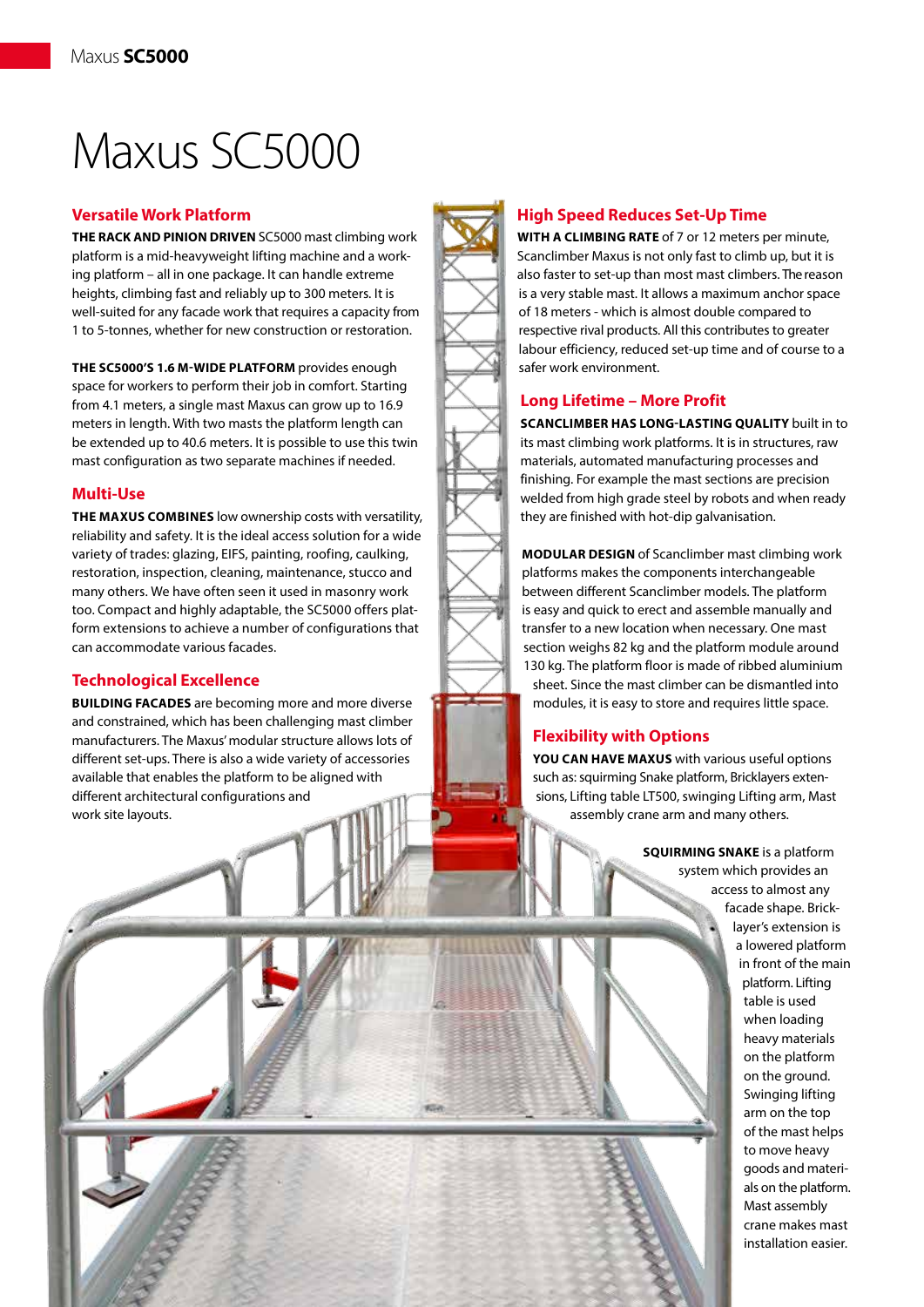



## Details

#### **Safety brake**

**A MECHANICAL,** centrifugal safety brake is a standard feature on all Scanclimber mast climbing work platforms. It improves user safety, increases operational reliability and reduces the risk of breakdown. The safety brake is protected from dust and dirt. **1**

#### **Anchor**

**THE MAST IS ANCHORED** to a wall with strong and durable anchors. The standard anchor type for the SC5000 is tube-type fixed with couplers which allows a maximum anchor spacing of 12.5 meters. It is easy to install with regular tools and fits in various configurations. If longer anchor spaces are needed, the Scanclimber's Maxianchor can be used. Maxianchor is even stronger than the standard anchor and it allows an anchor spacing of up to 18 meters. **2**

#### **Automatic Levelling System**

**A TWIN VERSION MAXUS** comes with an automatic levelling system. The highly reliable system controls the platform drive precisely and ensures that the platform is always horizontally levelled. **3**

#### **Chassis**

**SC5000** is available with a wheel chassis or mini-chassis. An SC5000 on a wheel chassis can be moved around a work site with its own electric motor, or it can also be towed using a towing bar. The wheel chassis has swivelling telescopic outriggers that can be adjusted in several positions to support the mast climbing work platform. **4**

#### **Emergency Lowering System**

**THE MAXUS PLATFORM** can be manually operated, without power, and lowered to the ground. This feature is incorporated to provide a means of returning the platform in the event of a power failure. **5**

#### **Extensions**

**WITH ADJUSTABLE** extensions the platform width can be steplessly extended up to 6 meters. The extensions are available in four sizes: 2.6–6 m, 0–2.5 m, 0–1.8 m, and a bricklayer's extension. With these extensions you can also work behind or around corners. **6**



#### **Mast**

**THE MAST SECTION** is completely hot-dip galvanised. Its height is 1.25 meters and it weighs 82 kg. The mast, assembled from sections, is supported on the wall at maximum intervals of 18 meters.